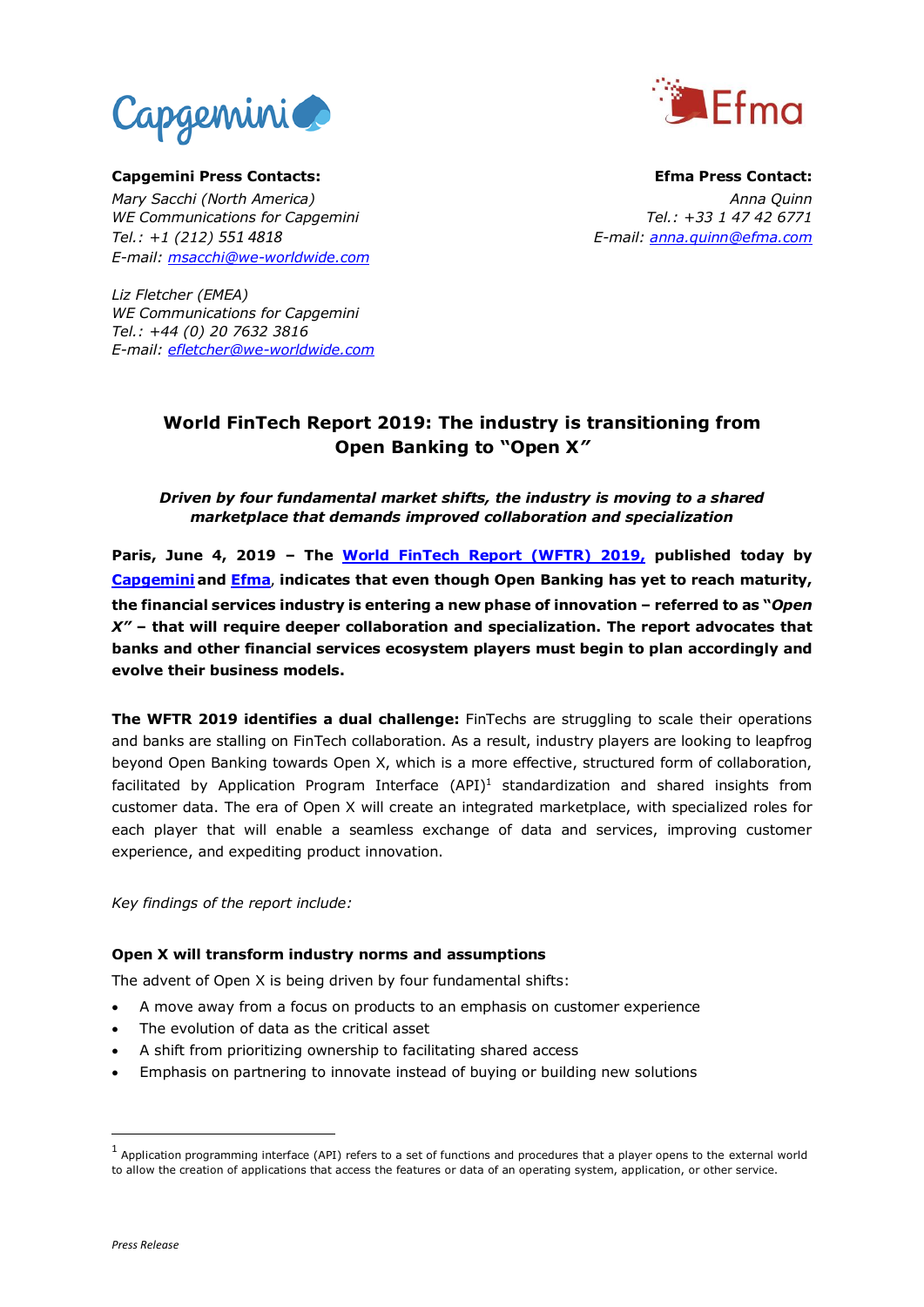



Open X will lead the financial services industry to a shared ecosystem or marketplace, in which the industry reintroduces the re-bundling of products and services, and both banks and FinTechs must re-evaluate their strategy for innovation and serving customers.

## **APIs will be critical Open X enablers**

APIs, which allow third parties to access bank systems and data in a controlled environment, will be catalysts to creating the Open X marketplace. While customer data is already widely shared and leveraged in the industry, standardized APIs are not commonplace. Although requirements and regulations are complex, standardization will help to reduce fraud, improve interoperability, increase speed to market, and enhance scalability.

The WFTR 2019 also finds that industry players are looking at two potential monetization models for APIs – revenue-sharing (which 60% of banks and 70% of FinTechs think is feasible) and API access fees (supported by 46% of banks and 55% of FinTechs). However, only about a third of banking executives said they are currently well equipped to monetize APIs.

## **Privacy, security and collaboration concerns may slow progress**

While banks and FinTechs said they understand the importance of collaboration, apprehension over privacy and security remain top of mind. When asked what concerns them about Open Banking, the vast majority of banks identified data security (76%), customer privacy (76%), and loss of control of customer data (63%). FinTechs were more optimistic about Open Banking, but 50% expressed fears over security and privacy, and 38% over the loss of control of customer data.

When asked about roadblocks to effective collaboration, 66% of banks and 70% of FinTechs pointed to a difference in the other's organizational culture/mind-set, 52% of banks and 70% of FinTechs mentioned process barriers, and a lack of long-term vision and objectives were listed as gates by 54% of banks and 60% of FinTechs. Only 26% of bank executives and 43% of FinTech leaders said they had identified the right Open Banking collaboration partner. These responses suggest that many banks and FinTechs remain unprepared for Open Banking, let alone for the increased demands of data sharing and integration that Open X will bring.

## **Open X participants must choose strategic, specialty-based roles**

Within the Open X marketplace, banks will need to enhance their integrated (traditional) model first and then focus on areas of specialized strength. The WFTR 2019 identifies three strategic roles expected to evolve as a part of Open X:

- **Suppliers** will develop products and services;
- **Aggregators** will amass products and services from the marketplace and distribute them through internal channels, holding onto customer relationships;
- **Orchestrators** will act as market connectors and coordinators, facilitating partner interactions.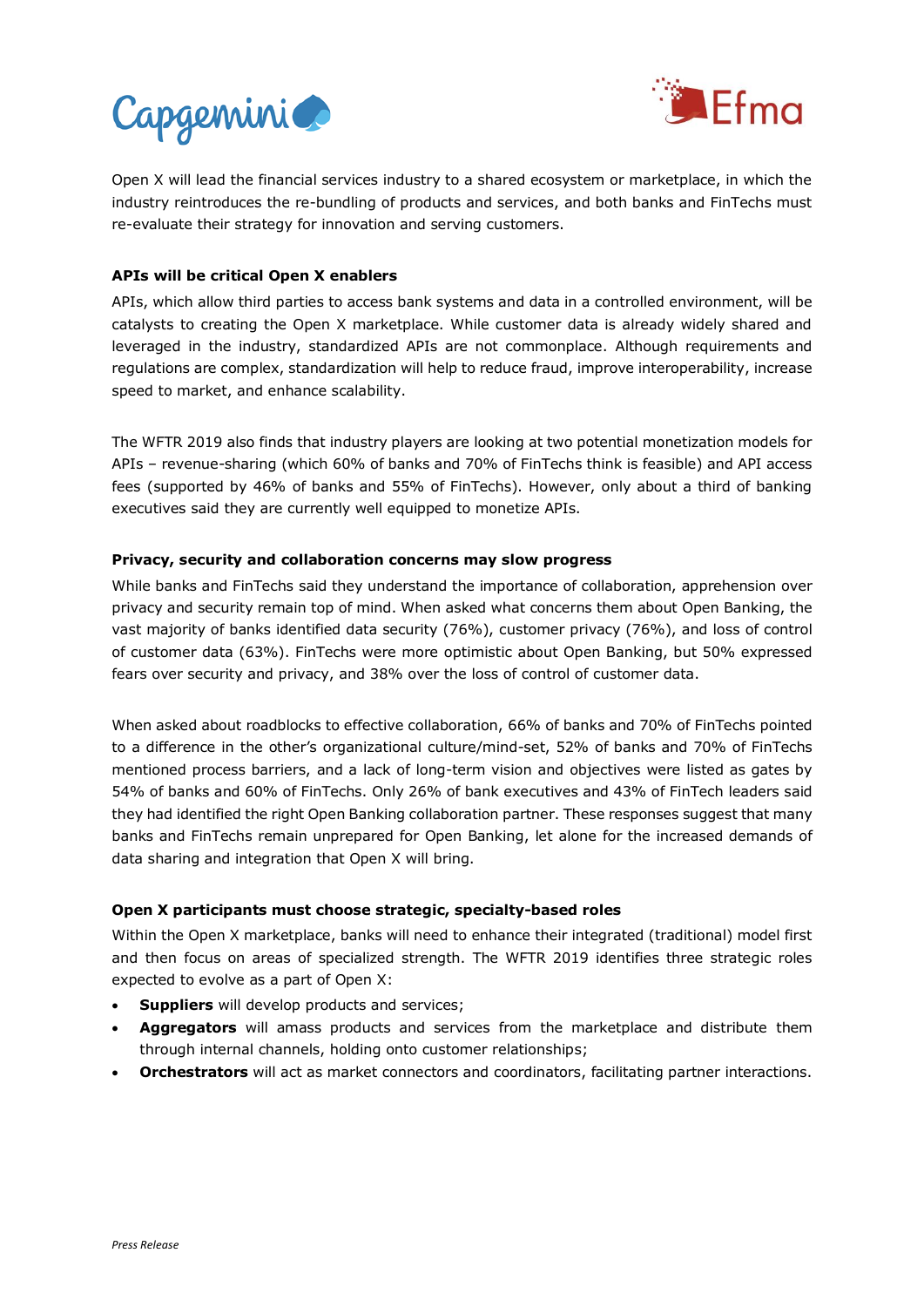



According to the report, integrated firms<sup>2</sup> are likely to struggle to match the time to market of an ecosystem of specialists and find it challenging to meet the unique demands from customers. Within the Open X marketplace, many incumbents may not be best positioned to compete as an Orchestrator and their strengths may lead them to other roles. No matter what role they assume in Open X, however, they must recruit the right talent, leverage data and technology, and collaborate with FinTechs to first ensure better internal capabilities for competitive delivery of relevant services in the current Open Banking scenario.

*"Open Banking has long been regarded as transformational for financial services, but this report shows it is just one part of a much bigger picture,"* said Anirban Bose, CEO of Capgemini's Financial Services and Member of the Group Executive Board*. "The industry is on the verge of a more comprehensive evolution, where there is opportunity to leapfrog into an integrated marketplace that we are calling Open X. In Open X, there will be seamless sharing of data, and ecosystem partners*  will be able to collaborate in a far more comprehensive way. Our research suggests that banks and FinTechs need to prepare themselves for a more radical change than many previously anticipated."

*"The findings of the report could not be clearer: collaboration will be the foundation of the future of financial services,"* said Vincent Bastid, Secretary General of Efma. *"In the era of Open X, ecosystem players will have to work together more effectively than they have previously. Only by embracing collaboration and new, specialist roles can both banks and FinTechs thrive and best serve their customers. It's clear that many barriers to collaboration still exist, and there is an urgent need to overcome them for collective benefit."*

#### **Report methodology**

The *World FinTech Report 2019* is based on a global survey encompassing responses from 116 traditional financial services firms and 40 FinTech firms including banking and lending, payments and transfers, and investment management. Questions sought to yield perspectives from both FinTech and traditional financial services firms— exploring the emergence of Open Banking in the financial services industry. It sheds light on the impact the new ecosystem will have on all the stakeholders, the challenges and concerns that firms will face, and the emergence of new businesses and monetization models in this space.

#### **About Capgemini**

A global leader in consulting, technology services and digital transformation, Capgemini is at the forefront of innovation to address the entire breadth of clients' opportunities in the evolving world of cloud, digital and platforms. Building on its strong 50-year heritage and deep industry-specific expertise, Capgemini enables organizations to realize their business ambitions through an array of services from strategy to operations. Capgemini is driven by the conviction that the business value of technology comes from and through people. It is a multicultural company of over 200,000 team members in more than 40 countries. The Group reported 2018 global revenues of EUR 13.2 billion. Visit us at [www.capgemini.com.](http://www.capgemini.com/#_blank) *People matter, results count*

1

 $^2$  Integrated firms refer to the firms that perform all the functions on their own without collaborating or leveraging other firms in the ecosystem. Many of the banks in the current ecosystem are integrated firms as they build, produce, and distribute their own products for all business lines (without leveraging FinTechs or other players in the ecosystem)